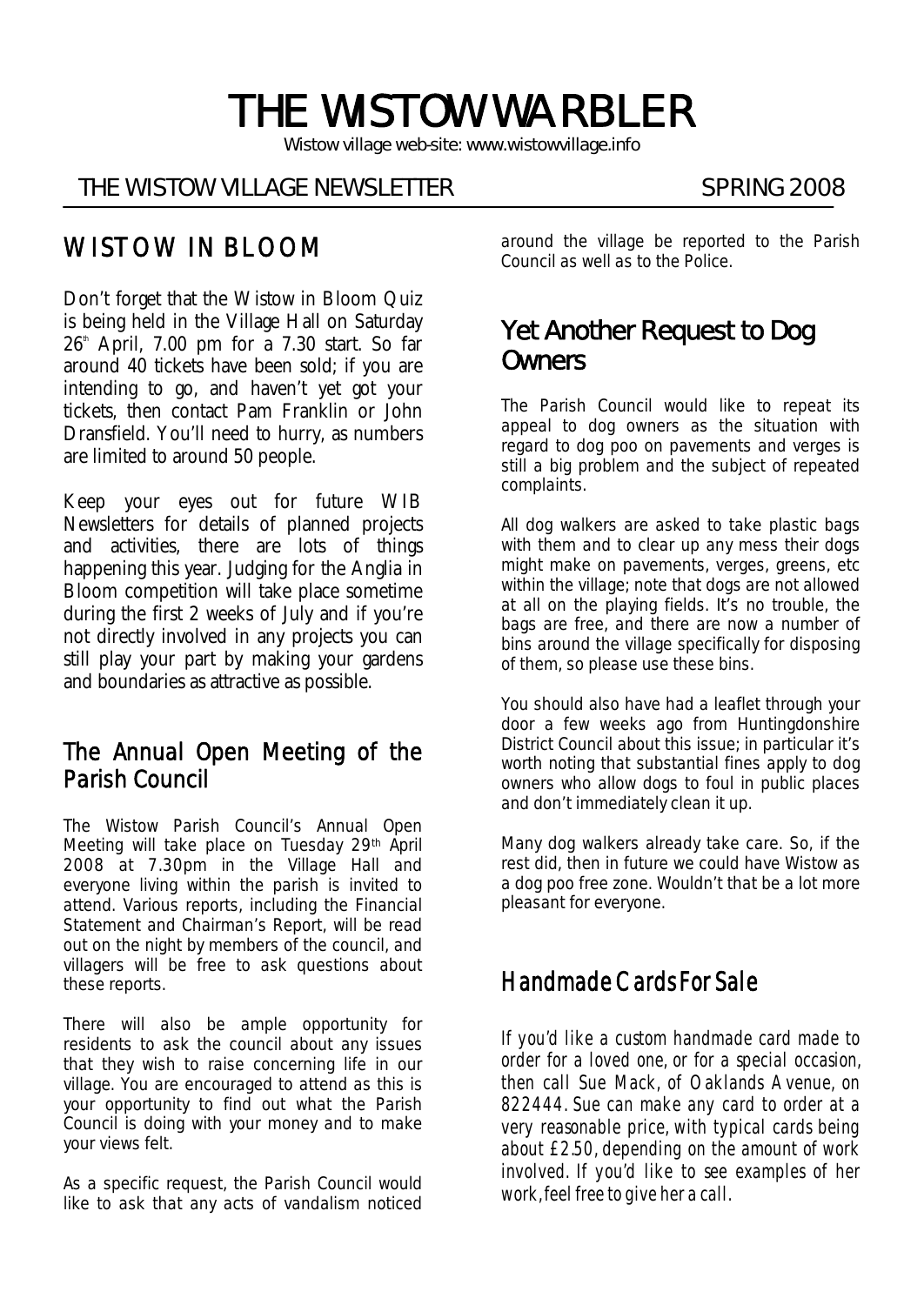#### EVENTS FOR 2008 ORGANISED BY THE VILLAGE HALL COMMITTEE

The Village Hall Committee will be organising the usual range of events in the village during 2008, so make sure that these dates are in your diaries.

A Plant Sale will be held on Saturday  $10<sup>th</sup>$ May, 12.00 to 3.00 pm, on the green at the corner of Bridge Street and Manor Street; your opportunity to purchase bedding and other plants at very reasonable prices.

The Fun Weekend kicks off with the Music Night on Saturday  $12<sup>th</sup>$  July, starting at 6.00 pm, and will feature the return of "On Route", a very popular rhythm and blues band. This will be followed on Sunday  $13<sup>th</sup>$ July by the Sports Day, starting at 2.00 pm, with the usual mixture of sporting events, side-shows and activities for all.

Wistow Cricket Tournament will be contested on Sunday  $7^{\text{th}}$  September. This is proving to be a very popular afternoon of sport and entertainment with four village teams battling for the Coles Trophy. A junior tournament will be held in the morning for youngsters; those who have played previously have had a lot of fun, and it would be great to see a lot more budding stars taking part this year. As usual, the Fun Weekend and Cricket Tournament will be held at Porch House Field with the generous help of Patsy and Richard Coles.

It is also a possibility that a Rounders Tournament will be held, possibly sometime in June. If this is confirmed, keep your eyes open for an announcement of the details.

## PARISH COUNCIL TEMPORARY RESTRUCTURING

Following the recent hospitalisation of one of the Parish Councillors, Gordon MacInnes, our current District Councillor, Peter Bucknell, has agreed to be co-opted

onto the Wistow Parish Council for up to 6 months, with a review at 3 months. Many thanks to Peter for stepping in at this time, and also best wishes to Gordon for a full and speedy recovery.

# Coffee Mornings in aid of Cancer Research

The dates of two Coffee Mornings in aid of Cancer Research have been set. The first is on Tuesday 8th July, 10.00 to 12.00 am, at Hall Farm, Bury, by kind permission of Linda and Tom Blackhurst. The second is on Thursday 28th August, 10.30 to 12.00 am, at Pound House, Parsonage Street, by kind permission of Jill and John Wadsworth.

At each there will be a raffle and a bring 'n' buy; if the weather is nice, please bring your own garden chairs for sitting outside.

#### **HISTORY OF WISTOW'S ECONOMY FROM DOMESDAY**

*This is the third article in a series about the history of our village* 

The Domesday survey of 1086 recorded that Wistow had a wood for pannage (pasturage for pigs for a payment) extending one league by half a league (3 miles by 1½ miles). It is probable that Rolts Wood and Wistow Wood are two surviving remnants at the extremities of the original wood.

Wistow was assessed at nine hides (1350 acres) with a value of £8, and had a church, a priest, and a mill. This is evidence that the village was a place of some importance at the time.

A survey of 1252 indicated a windmill, almost certainly on the same site as that of a mill shown on a map of 1768. This was on the right hand side of the road going out of the village towards Kings Ripton and was